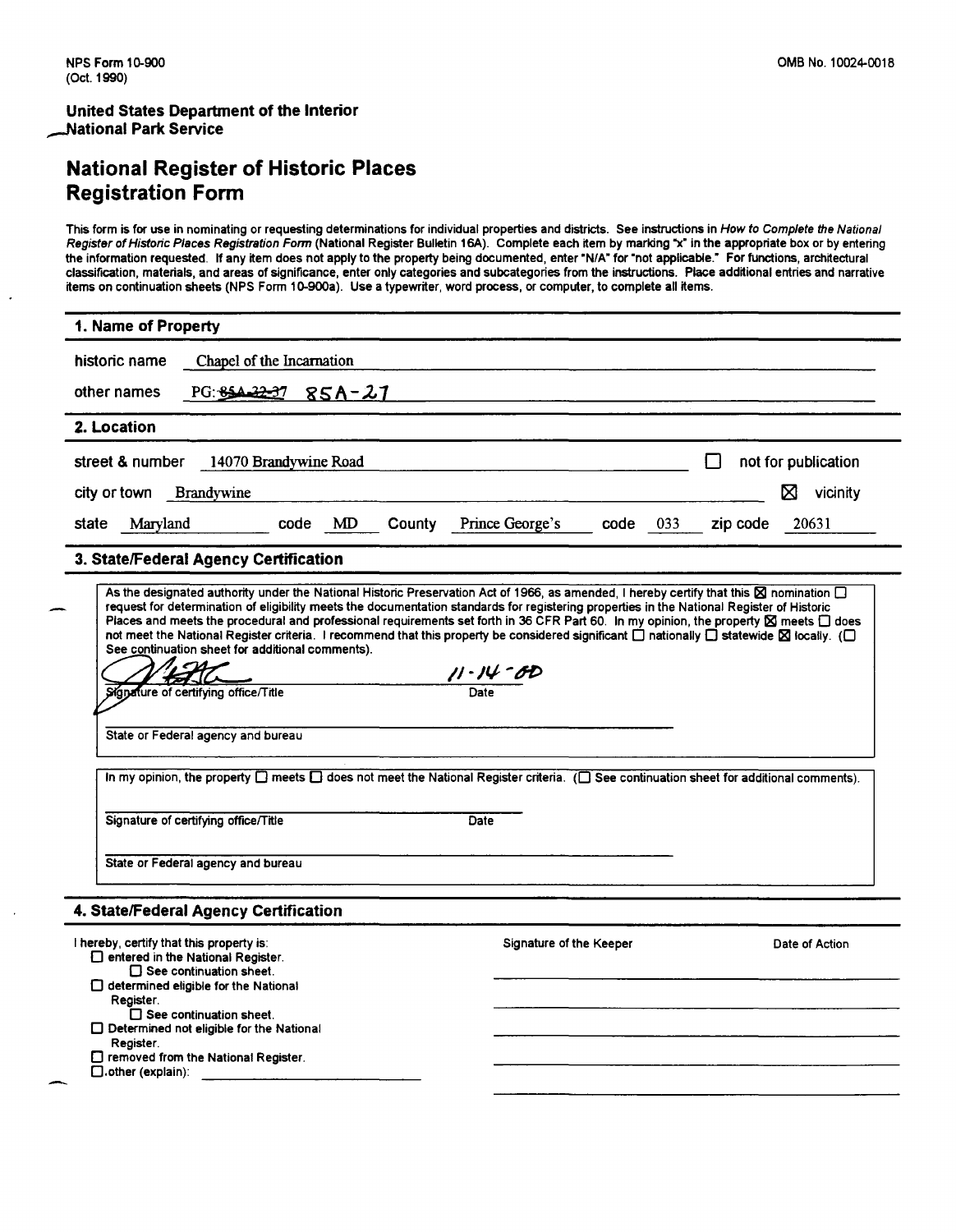| Name of Property                                                            |                                                                                                                      | Prince George's County, Maryland<br><b>County and State</b> |                                                                                                         |                                                                           |
|-----------------------------------------------------------------------------|----------------------------------------------------------------------------------------------------------------------|-------------------------------------------------------------|---------------------------------------------------------------------------------------------------------|---------------------------------------------------------------------------|
| 5. Classification                                                           |                                                                                                                      |                                                             |                                                                                                         |                                                                           |
| <b>Ownership of Property</b><br>(Check as many boxes as apply)              | <b>Category of Property</b><br>(Check only one box)                                                                  |                                                             | <b>Number of Resources within Property</b><br>(Do not include previously listed resources in the count) |                                                                           |
| Χ<br>private<br>public-local<br>public-State<br>public-Federal              | ⊠<br>building(s)<br>district<br>site<br>structure<br>object                                                          | Contributing<br>1<br>$\mathbf 1$                            | Noncontributing<br>$\mathbf{0}$                                                                         | <b>Buildings</b><br><b>Sites</b><br><b>Structures</b><br>Objects<br>Total |
| Name of related multiple property listing                                   |                                                                                                                      |                                                             | number of contributing resource previously                                                              |                                                                           |
| (Enter "N/A" if property is not part of a multiple property listing)        |                                                                                                                      | listed in the National Register                             |                                                                                                         |                                                                           |
| N/A                                                                         | <u> 1989 - Jan James Barnett, mars et al. 1989 - a seu anno 1989 - a seu anno 1989 - a seu anno 1989 - a seu ann</u> | $\bf{0}$                                                    |                                                                                                         |                                                                           |
|                                                                             |                                                                                                                      |                                                             |                                                                                                         |                                                                           |
| <b>6. Function or Use</b><br><b>Historic Functions</b>                      |                                                                                                                      | <b>Current Functions</b>                                    |                                                                                                         |                                                                           |
| (Enter categories from instructions)                                        |                                                                                                                      | (Enter categories from instructions)                        |                                                                                                         |                                                                           |
|                                                                             |                                                                                                                      |                                                             |                                                                                                         |                                                                           |
| Religious facility/church                                                   |                                                                                                                      | Religious facility/church                                   |                                                                                                         |                                                                           |
|                                                                             |                                                                                                                      |                                                             |                                                                                                         |                                                                           |
|                                                                             |                                                                                                                      |                                                             |                                                                                                         |                                                                           |
|                                                                             |                                                                                                                      |                                                             |                                                                                                         |                                                                           |
| 7. Description                                                              |                                                                                                                      |                                                             |                                                                                                         |                                                                           |
| <b>Architectural Classification</b><br>(Enter categories from instructions) |                                                                                                                      | <b>Materials</b><br>(Enter categories from instructions)    |                                                                                                         |                                                                           |
| LATE 19TH & 20TH CENTURY REVIVALS                                           |                                                                                                                      | foundation                                                  | <b>CONCRETE</b>                                                                                         |                                                                           |
| Mission/Spanish Colonial Revival                                            |                                                                                                                      | walls<br><b>STUCCO</b>                                      |                                                                                                         |                                                                           |
|                                                                             |                                                                                                                      | <b>ASBESTOS</b><br>roof                                     |                                                                                                         |                                                                           |

### Narrative Description

 $\sim$   $\sim$ 

 $\overline{\phantom{a}}$ 

(Describe the historic and current condition of the property on one or more continuation sheets)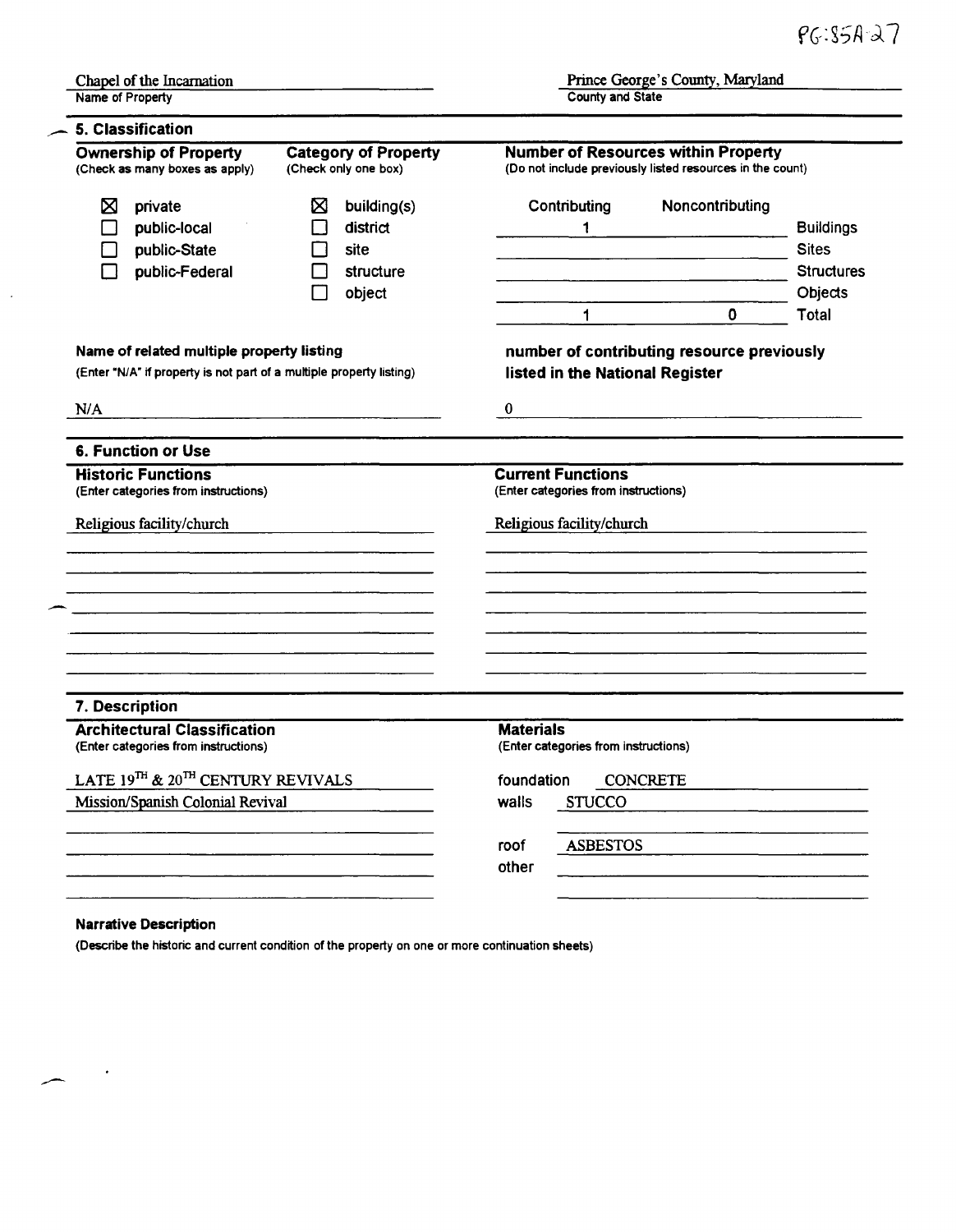#### 8. Statement of Significance

#### .- Applicable National Register Criteria (Mark "x" in one or more boxes for the criteria qualifying the property for National Register listing)  $\Box$  A Property is associated with events that have made a significant contribution to the broad pattern of our history.  $\Box$  B Property associated with the lives of persons significant in our past.  $\boxtimes$  C Property embodies the distinctive characteristics of a type, period, or method of construction or represents the work of a master, or possesses high artistic values, or represents a significant and distinguishable entity entity whose components lack individual distinction.  $\Box$  **D** Property as yielded, or is likely to yield, information important in prehistory or history. Criteria Considerations (Mark "x" in all the boxes that apply) Property is:  $\boxtimes$  A owned by a religious institution or used for religious purposes.  $\Box$  **B** removed from its original location.  $\Box$  C a birthplace or grave. D a cemetery.  $\Box$  **E** a reconstructed building, object, or structure. 0 F a commemorative property.  $\Box$  G less than 50 years of age or achieved significance within the past 50 years. Narrative statement of Significance (Explain the significance of the property on one or more continuation sheets) 9. Major Bibliographical References **Bibliography** Area of Significance (Enter categories from instructions) Architecture Period of Significance 1916-1950 Significant Dates 1916 Significant Person (Complete if Criterion Bis marked above)  $N/a$ Cultural Affiliation NIA Architect/Builder William J. Palmer, architect (Cite the books, articles, and other sources used in preparing this form on one or more continuation sheets) Primary location of additional data:

#### Previous documentation on files (NPS):

| preliminary determination of individual listing (36<br><b>State Historic Preservation Office</b><br>CFR 67) has been requested<br>Other State agency |  |
|------------------------------------------------------------------------------------------------------------------------------------------------------|--|
| previously listed in the National Register<br>Federal agency                                                                                         |  |
| previously determined eligible by the National Register<br>Local government                                                                          |  |
| designated a National Historic Landmark<br>University                                                                                                |  |
| recorded by Historic American Buildings Survey<br>Other                                                                                              |  |
| Name of repository:                                                                                                                                  |  |
| recorded by Historic American Engineering Record                                                                                                     |  |
|                                                                                                                                                      |  |

Prince George's County, Maryland

County and State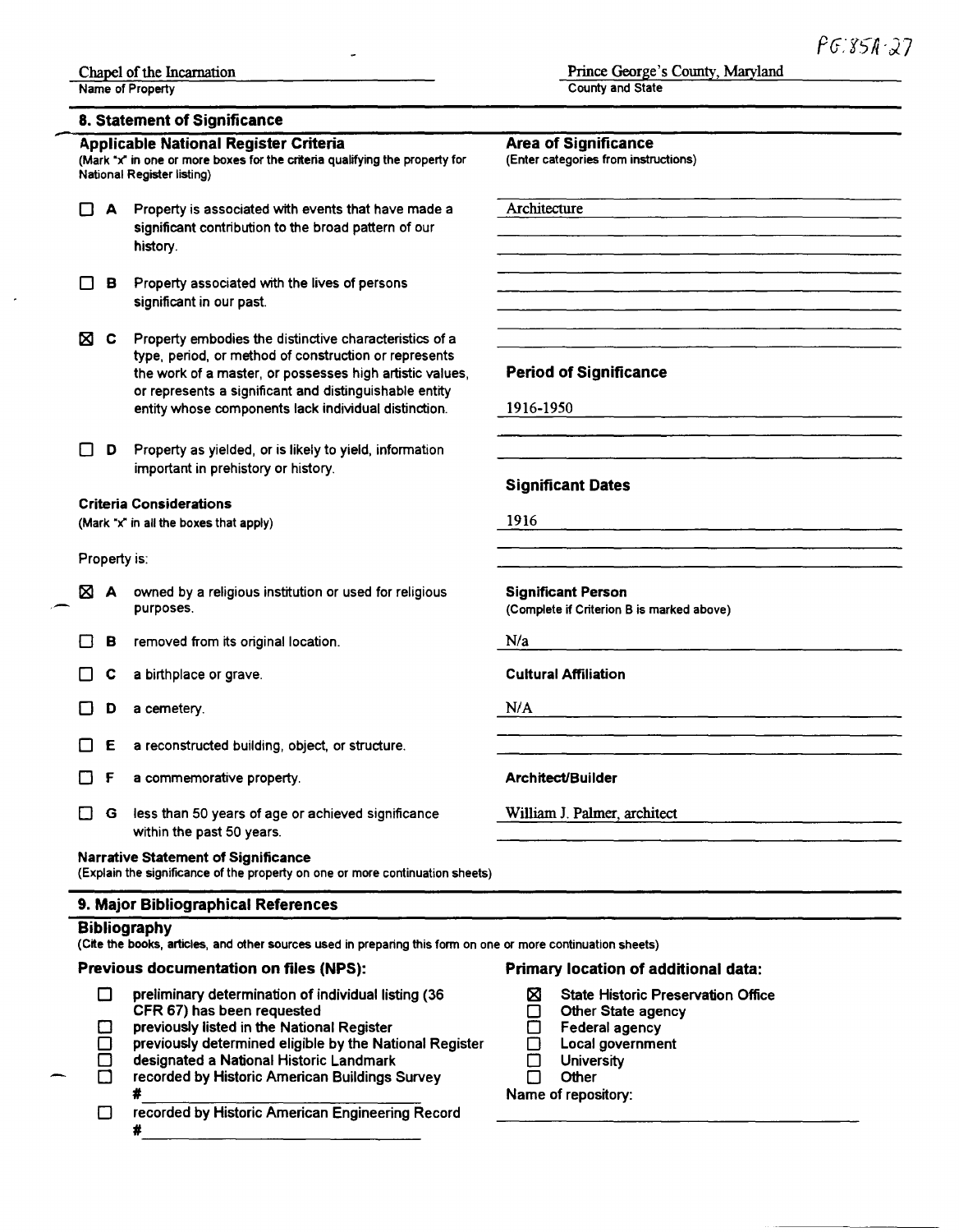| Chapel of the Incarnation                                                                                                                                              | Prince George's County, Maryland                                        |  |  |
|------------------------------------------------------------------------------------------------------------------------------------------------------------------------|-------------------------------------------------------------------------|--|--|
| Name of Property                                                                                                                                                       | <b>County and State</b>                                                 |  |  |
| 10. Geographical Data                                                                                                                                                  |                                                                         |  |  |
| $0.33$ acre<br><b>Acreage of Property</b>                                                                                                                              |                                                                         |  |  |
| <b>UTM References</b>                                                                                                                                                  |                                                                         |  |  |
| (Place additional UTM references on a continuation sheet) Brandywine, MD quad                                                                                          |                                                                         |  |  |
| 8<br>$1 \quad 8$<br>8<br>$\vert 0 \vert$<br>$4 \quad 3$<br>$\overline{4}$<br>6<br>3 <sup>1</sup><br>$\overline{\mathbf{3}}$<br>8 9<br>Northing<br>Easting<br>Zone<br>2 | 2 <sup>1</sup><br>$\mathbf{0}$<br>3<br>Northing<br>Zone<br>Easting<br>4 |  |  |
|                                                                                                                                                                        | See continuation sheet                                                  |  |  |
| <b>Verbal Boundary Description</b>                                                                                                                                     |                                                                         |  |  |
| (Describe the boundaries of the property on a continuation sheet)                                                                                                      |                                                                         |  |  |
| <b>Boundary Justification</b>                                                                                                                                          |                                                                         |  |  |
| (Explain why the boundaries were selected on a continuation sheet)                                                                                                     |                                                                         |  |  |
| 11. Form Prepared By                                                                                                                                                   |                                                                         |  |  |
|                                                                                                                                                                        |                                                                         |  |  |
| name/title<br>Susan G. Pearl, Research/Architectural Historian                                                                                                         |                                                                         |  |  |
| M-NCPPC<br>organization                                                                                                                                                | date July, 2000                                                         |  |  |
| street & number 14741 Gov. Oden Bowie Drive                                                                                                                            | telephone (301) 952-3521                                                |  |  |
| city or town<br><b>Upper Marlboro</b>                                                                                                                                  | zip code 20772<br>state MD                                              |  |  |
| <b>Additional Documentation</b>                                                                                                                                        |                                                                         |  |  |
| Submit the following items with the completed form:                                                                                                                    |                                                                         |  |  |
| <b>Continuation Sheets</b>                                                                                                                                             |                                                                         |  |  |
|                                                                                                                                                                        |                                                                         |  |  |
| <b>Maps</b>                                                                                                                                                            |                                                                         |  |  |
| A USGS map (7.5 or 15 minute series) indicating the property's location.                                                                                               |                                                                         |  |  |
| A Sketch map for historic districts and properties having large acreage or numerous resources.                                                                         |                                                                         |  |  |
| Photographs                                                                                                                                                            |                                                                         |  |  |
| Representative black and white photographs of the property.                                                                                                            |                                                                         |  |  |
| <b>Additional Items</b><br>(Check with the SHPO or FPO for any additional items)                                                                                       |                                                                         |  |  |
| <b>Property Owner</b>                                                                                                                                                  |                                                                         |  |  |
| (Complete this item at the request of SHPO or FPO)                                                                                                                     |                                                                         |  |  |
|                                                                                                                                                                        |                                                                         |  |  |
| name                                                                                                                                                                   |                                                                         |  |  |
|                                                                                                                                                                        | telephone _____________________                                         |  |  |

Paperwork Reduction Statement: This information is being collected for applications to the National Register of Historic Places to nominate properties for listing or determine eligibility for listing, to list properties, and to amend existing listings. Response to this request is required to obtain a benefit in accordance with the National Historic Preservation Act, as amended (16 U.S.C. 470 <u>et. seq.)</u>.

Estimated Burden Statement: Public reporting burden for this form is estimated to average 18.1 hours per response including the time for reviewing instructions, gathering and maintaining data, and completing and reviewing the form. Direct comments regarding this burden estimate or any aspect of this form to the Chief, Administrative Services Division, National Park Service, P.O. Box 37127, Washington, DC 20013-7127; and the Office of Management and Budget, Paperwork Reductions Project (1024-0018), Washington, DC 20503.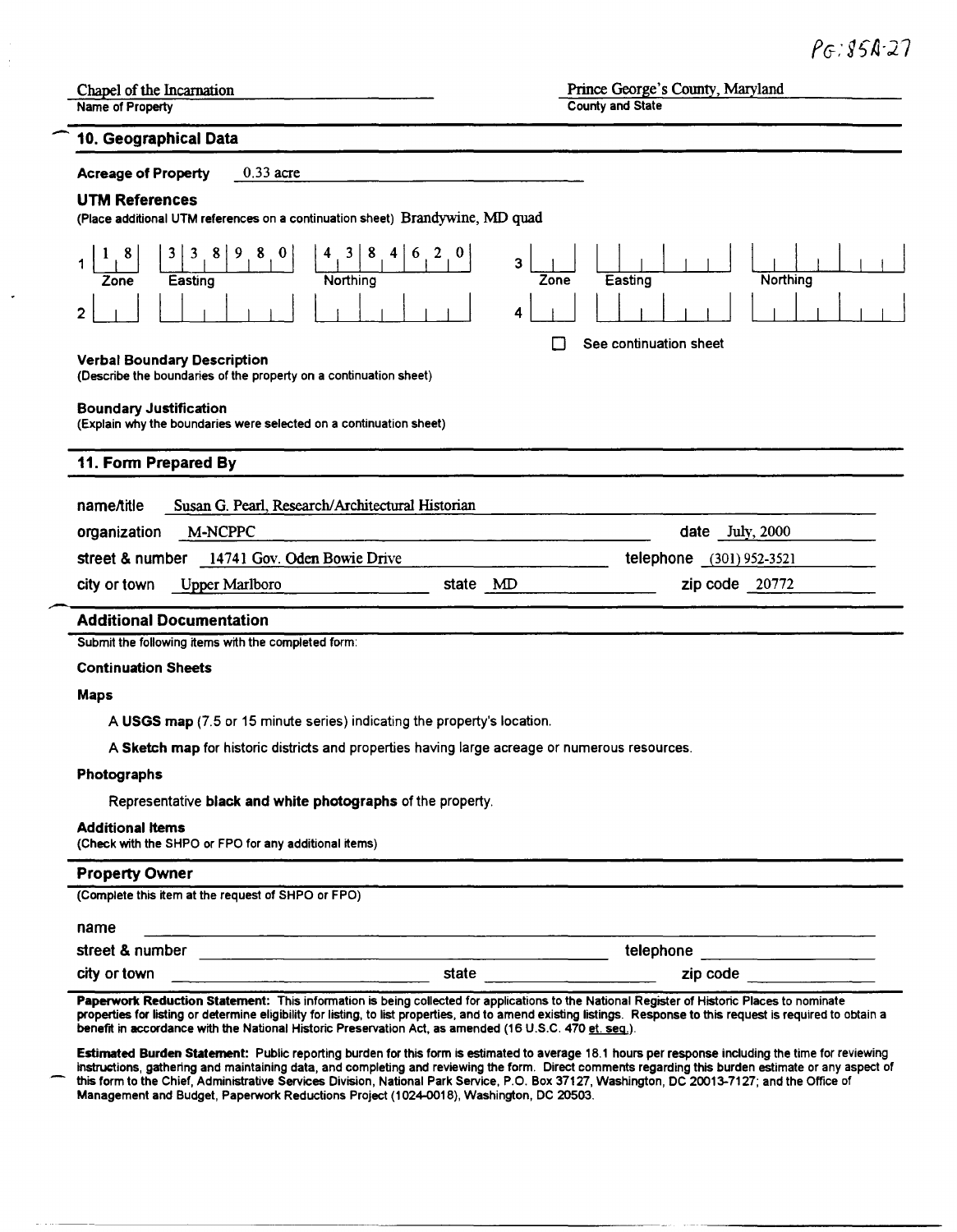# **National Register of Historic Places Continuation Sheet**

 $PG:85A-37$ 

Chapel of the Incarnation

Name of Property

Prince George's County, Maryland County and State

Section 7 Page 1

#### DESCRIPTION SUMMARY

The Chapel of the Incarnation is an L-shaped church building of the Mission style, constructed of poured-in-form concrete covered with a coarse pebble-filled stucco to resemble adobe. It is a one-story crossgabled building with entrance through a lower gabled narthex on the south. Both the gable front of the narthex and of the nave are highlighted by a shaped Mission-style parapet; that of the narthex is surmounted by a cross, while that of the nave is surmounted by an arched bell tower. The nave is four bays long; the window in each bay consists of three slim vertical awning-type windows filled with opaque milky glass. In the lower east corner of the south gable front of the nave is a cornerstone that reads "1916." At the north end of the nave, a two-bay wing extends to the east at right angles. It extends across the back (north) of the sanctuary, and forms a connected parish hall. Its east gable front ends in another shaped Mission-style parapet. Windows in the parish hall wing are of the same opaque milky glass, and of the same three-part awning type as in the nave. The \_interior is distinguished by original altar balustrade and pulpit, and an ancient stone baptismal font brought from , church in England.

### GENERAL DESCRIPTION

The Chapel of the Incarnation is an L-shaped church building of the Mission style; it is constructed of concrete poured in forms, and has a rough surface resembling adobe. It stands on a comer lot in the village of Brandywine.

The chapel is a one-story cross-gabled building with entrance through a projecting lower gabled narthex on the south. Both the gable front of the narthex and of the nave are highlighted by a shaped Mission-style parapet. That of the narthex is surmounted by a cross, while that of the nave is surmounted by an arched bell tower. This arch was originally open; only after the sister chapel of the Atonement closed (in 1925) was the bell removed from the Chapel of the Atonement and hung at the Chapel of the Incarnation.

Entrance to the narthex of the Chapel of the Incarnation is through double panelled doors, each leaf having six panels in cross-and-bible pattern. These doors have replaced the original five-panel doors.<sup>1</sup>

Flanking the narthex, the south gable front of the nave is lighted on each side by a slim vertical window, four panes of opaque milky glass hinged at the top. The nave is four bays long. The window in each bay consists of three of the same slim vertical awning-type windows, arranged side-by-side. The windows are now protected on the exterior by a translucent covering, installed in the 1970s when air conditioning was installed in - :he church. In the lower east comer of the south gable front of the nave is a cornerstone that reads "1916."

<sup>&</sup>lt;sup>1</sup> The present exterior doors were brought to the Chapel from Mount Lubentia.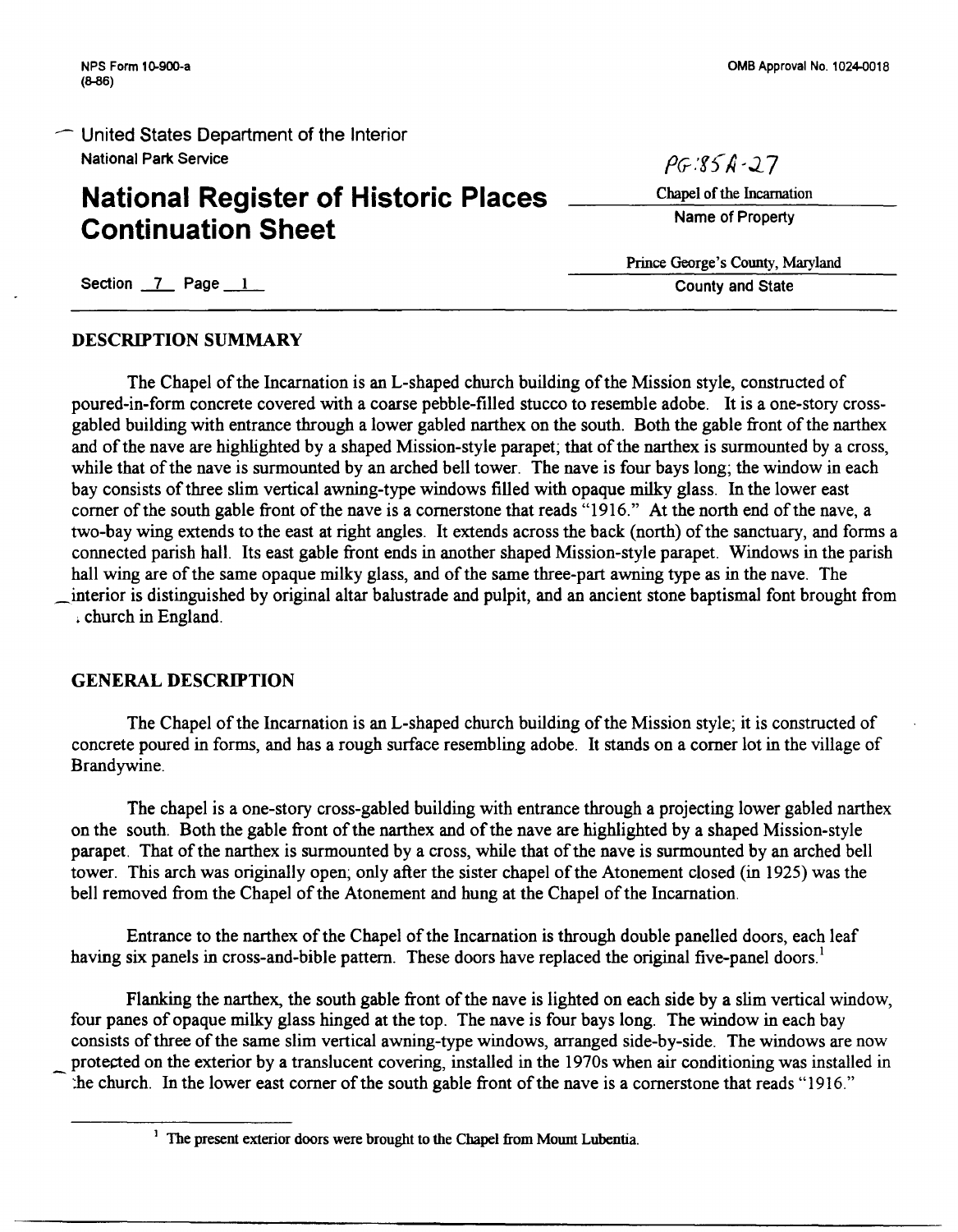# **National Register of Historic Places Continuation Sheet**

OMB Approval No. 1024-0018

Chapel of the Incarnation

*PG:* f *i;-A ·;;).* 7

Name of Property

Prince George's County, Maryland County and State

Section 7 Page 2

At the north end of the nave, a two-bay wing extends to the east at right angles. It extends across the back (north) of the sanctuary, and forms a connected parish hall. Its east gable front ends in another shaped Mission-style parapet. Entrance at its east gable front is through modem double doors. The doors are sheltered by a gabled entry portico, of dark stained wood, exposed rafter ends, and arts-and-crafts design elements. Windows in the parish hall wing are of the same opaque milky glass, and of the same three-part awning type as in the nave. The roofs of the nave and the wing are covered with red asbestos shingles.

A small sacristy room fills the southeast comer where the nave and parish hall adjoin. Entrance to the sacristy is sheltered by a small shed-roof porch with exposed rafter ends.

There are several later shed-roof additions built on the north side of the parish hall; the line of additions forms kitchen and bathrooms. The additions are constructed of concrete block painted white, and lighted by tandard double-hung-sash windows.

The south double doors lead into the narthex which is lighted by a handsome copper lantern fixture which was originally hanging in the chancel. One continues through a second set of double doors into the nave. The interior doors have glazing (four panes of opaque milky glass) over wood panels. (The original exterior south doors, now replaced, were of the same type as these surviving interior doors.)

The nave is lighted by hexagonal metal lantern-type fixtures, hanging from the ceiling. (They differ from the single fixture in the narthex, in that the lanterns in the nave are tapered.) The central aisle runs between two banks of pews; each pew end is slightly arched and incised with a cross. In 1975, these pews were installed to replace the original Mission-style, straight-backed pine pews. (One of the original pews has been retained, and is located on the west side of the chancel behind the pulpit.)

Above the altar, high in the (north) sanctuary wall is a small gothic-arched stained glass window, a gift from the architect, William J. Palmer. It is illuminated with interior light from the parish hall beyond it. In the chancel to the west is a pulpit of golden oak. The pulpit stands in an ogee-arched opening into the chancel, balanced on the east by a similar arched opening that frames the door into the sacristy. A rear door leads from the sacristy to the parish hall wing, and thence to the kitchen and service spaces to the north. All interior doors have four panes of opaque glass over wood panels.

At the front of the nave, before the pulpit and the entrance to the chancel, stands an ancient stone baptismal font, brought from St. Mary Magdalene Church in Writhlington Parish, England. The heavy >ctagonal bowl, incised with a Tudor Rose pattern, is said to date from 1422 AD., while the molded base is said to date from 1000. The font was transported from England in the 1980s, and placed in the chapel as a gift from a parishioner.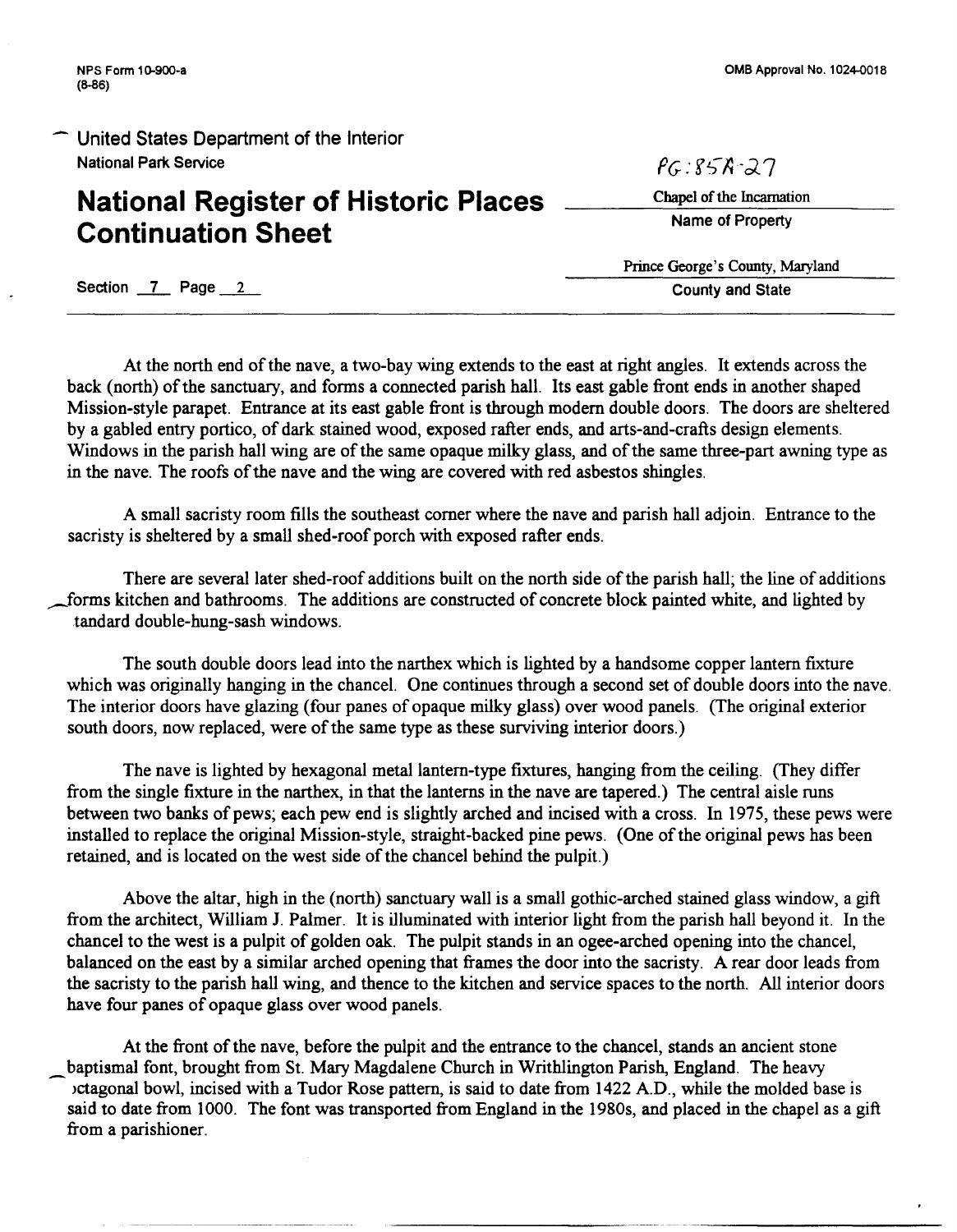# **National Register of Historic Places Continuation Sheet**

OMB Approval No. 1024-0018

Chapel of the Incarnation Name of Property

 $PCRSA-27$ 

Prince George's County, Maryland County and State

Section 7 Page 3

The chapel stands on a 1/3-acre comer lot, facing south and fronting on Brandywine Road, with the parish hall opening to the east onto Missouri Avenue, in the village of Brandywine. Just outside the south entrance stands a round-arched stone marker with the words "Chapel of the Incarnation." Much of the south front of the chapel and narthex is covered with ivy. In the southeast comer, at the entrance to the sacristy is a large old cedar tree. On the adjoining lot (a separate parcel, not part of this nomination) to the north, and fronting on Missouri Avenue, is a front-gabled frame cottage, recently acquired by the church and now a tenant residence.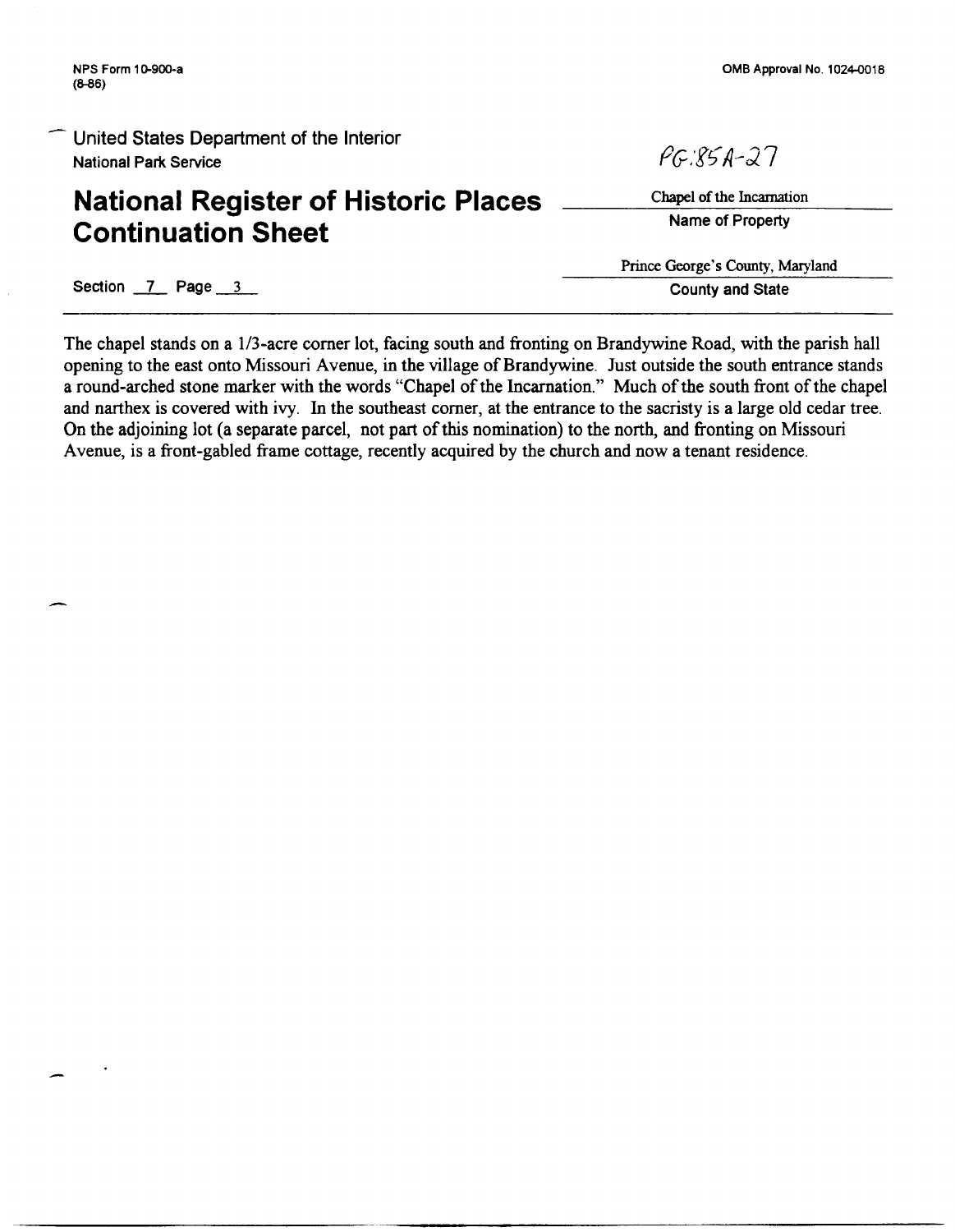## **National Register of Historic Places Continuation Sheet**

 $P6: 850 - 27$ 

Chapel of the Incarnation Name of Property

Prince George's County, Maryland County and State

Section 8 Page 1

#### SIGNIFICANCE SUMMARY

The Chapel of the Incarnation is significant under Criterion C for its architectural character. It is unique in Prince George's County in its application of the early  $20<sup>th</sup>$  century Mission/Spanish Colonial Revival style to an ecclesiastical building. The Mission style may have been deemed appropriate to the church's status as a "mission chapel," or offshoot, of St. Thomas' Church in Croom. The Chapel of the Incarnation is constructed of poured concrete, with a stucco surface that resembles adobe, and is highlighted by a shaped parapet and belltower. Architect William J. Palmer, who had designed numerous residences and churches in Washington, D.C., prepared the plans and specifications for the church and attached Parish Hall. The cornerstone was laid in September 1916, and the chapel opened for services by early 1917.

### 1ISTORICAL BACKGROUND

Early in the nineteenth century the region around Brandywine was a rural area, dotted with small farms and large plantations; tobacco was the principal crop, and the economy was based upon agriculture and slave labor.

There was a small village at Brandywine by the early years of the nineteenth century, at the intersection of the old road from Woodville (Aquasco) with the road to Indian Head in Charles County.<sup>2</sup> The first store and post office were established by 1846, approximately one mile east of the present village.<sup>3</sup> On the eve of the Civil War, the store and post office were operated by William H. Early. His farm and dwelling house (recently demolished) adjoined the store.<sup>4</sup>

The construction of the Baltimore and Potomac Railroad after the Civil War changed the face of Prince George's County. Planters of the eastern and southern section of the County had long felt a need for transport of their produce to market in volume, and by the early 1850s a movement had begun to establish a railroad line between Baltimore and Southern Maryland. A group headed by members of the Bowie family succeeded in obtaining a charter to form the Baltimore and Potomac Railroad Company, but plans for construction were

<sup>&</sup>lt;sup>2</sup> Road Survey, Prince George's County, Levy Court Records, July 16, 1828 - "An Act relative to the public Roads in·Prince George's County."

<sup>&</sup>lt;sup>3</sup> Table of Post Offices in the United States, 1846, Library of Congress

<sup>4</sup> Martenet Map of Prince George's County, 1861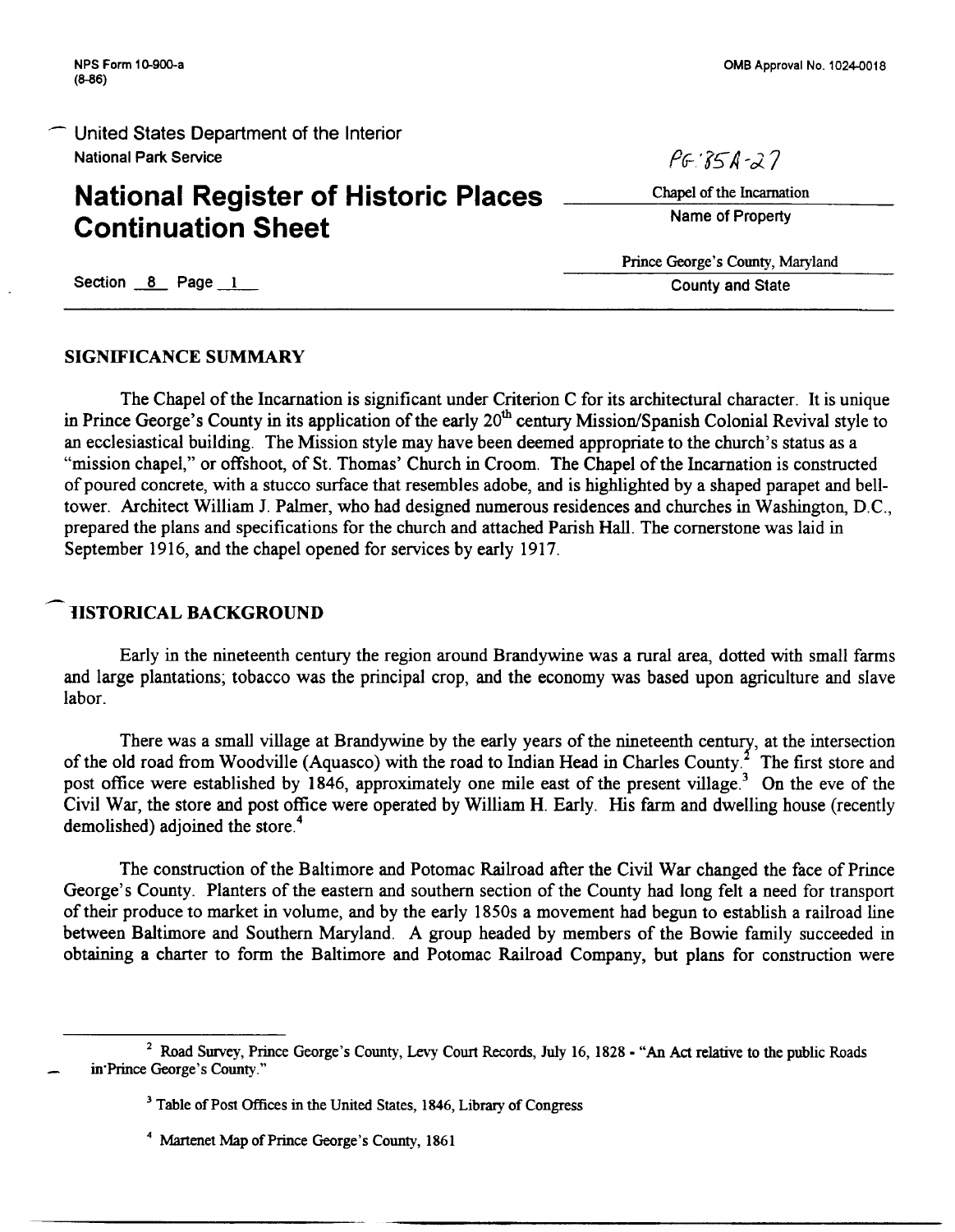# **National Register of Historic Places Continuation Sheet**

 $PC351-27$ 

Chapel of the Incarnation Name of Property

Prince George's County, Maryland County and State

Section 8 Page 2

brought to an abrupt halt with the beginning of the Civil War. Finally, in 1868, construction began on the 73 mile line from Baltimore to Pope's Creek on the Potomac in Charles County. The first trains ran in 1872.<sup>5</sup>

The construction (between 1868 and 1872) of the Pope's Creek line through the Nottingham and Aquasco Election Districts created a substantial increase in population, and a new (11th) Election District called *Brandywine* was established in 1872 from parts of the Nottingham, Aquasco and Piscataway districts.<sup>6</sup> The new railroad line also opened up new business opportunities, and early in 1872 William H. Early, merchant and postmaster, purchased 42 acres of land which lay along the tracks on both sides of the public road between Washington and Woodville. It was this parcel of land which was to become the nucleus of the railroad village of Brandywine.<sup>7</sup>

At approximately this time, 1872, Early constructed a new general store immediately west of the tracks, fronting onto the north side of the public road. This building served as the general store and post office until a ~parate small post office was built across the road around the tum of the century. Early's business prospered, and he bought up more and more of the neighboring land. By the time of his death in 1890, he owned 3000 acres in the Brandywine area, constituting most of the village itself. $8$ 

By 1870 a second railroad line was already planned for this area. The Southern Maryland Railroad Line was constructed in the early 1880s; it curved southeast from Brandywine into Charles and St. Mary's Counties, and brought more business to the junction village. During the construction of this second line, the population of Brandywine reached its peak, circa 250.<sup>9</sup>

In the mid 1870s, Robert A. Bowie, a surveyor and civil engineer who in 1876 married William H. Early's daughter, Margaret, surveyed and drew a plat for the planned Brandywine City. The plan showed a large grid centering on the junction of the Pope's Creek line of the Baltimore and Potomac Railroad with the (then proposed) Southern Maryland Line. According to the plat, the old TB, Woodville, Brandywine and Washington Stage Road, renamed Sabine Street, was to constitute the main street running east and west through

<sup>8</sup>*Ibid.,* cf. also Prince George's County Equity #1904.

9 Pearl, *op.cit.,* G. M. Hopkins *Atlas of Prince George's County, 1878;* Federal Census for Prince George's County, 1870, 1880, 1900; see also Maryland Gazetteers, 1870s, 1880s.

<sup>&</sup>lt;sup>5</sup> Pearl, Susan G., "Railroads in Prince George's County, 1835-1935," from *Historic Contexts in Prince George's County (Short papers on Settlement Patterns, Transportation and Cultural History),* M-NCPPC, 1991.

<sup>&</sup>lt;sup>6</sup> Prince George's County Tax Assessments; Federal Census for Prince George's County, 1870, 1880.

<sup>7</sup> Prince George's County Deeds HB#5:566, HB#I0:564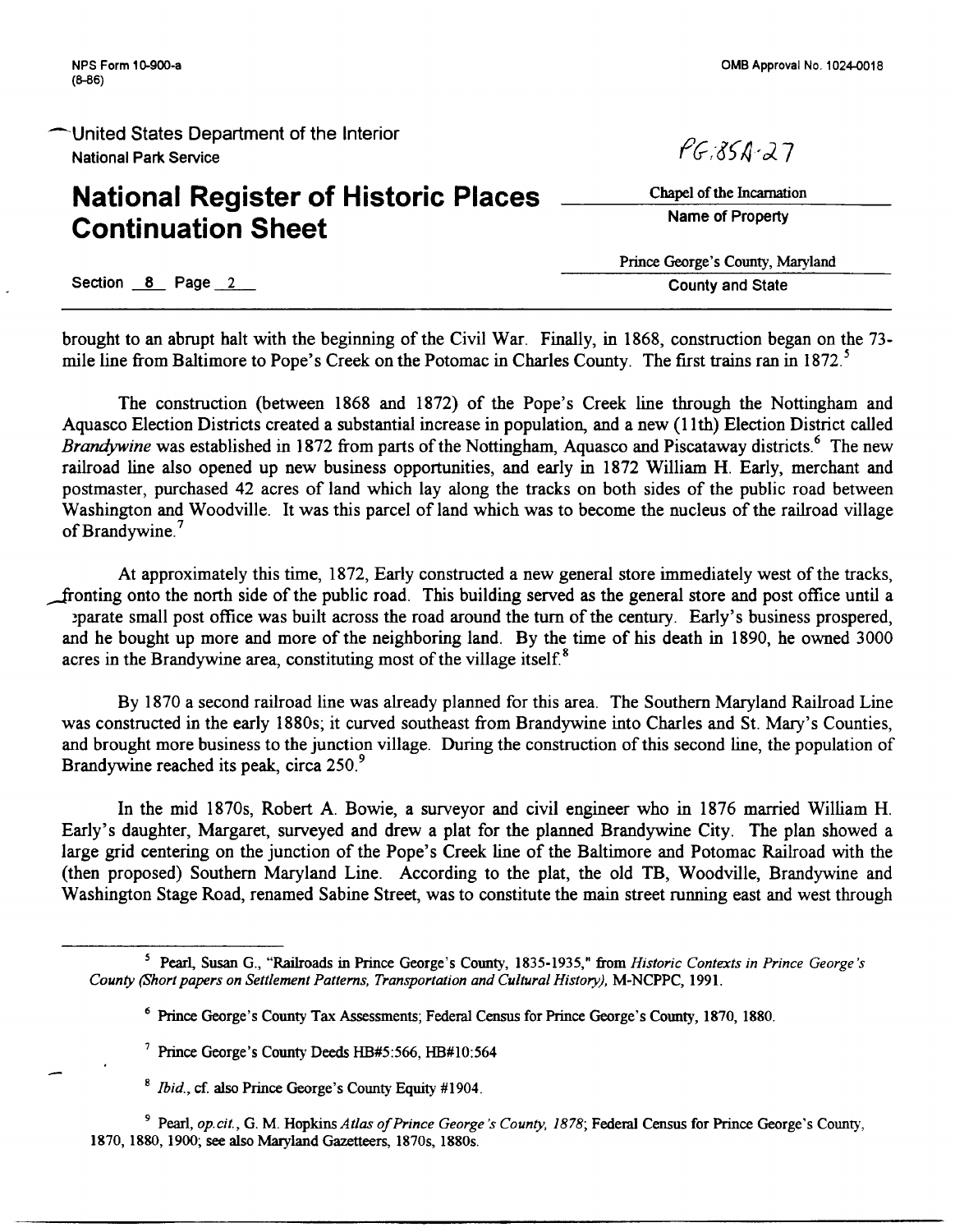# **National Register of Historic Places Continuation Sheet**

Section 8 Page 3 County and State

-·

the village; twelve north-south cross streets, which bore names of some of the prominent local families (e.g., Early, Bowie, Wilson, Townshend and Osborn) defined the 56 blocks of 34 building lots each. Three of these blocks were laid out as formal parks, and one oversize block was reserved for the passenger and freight depot just southwest of the junction of the two railroad lines.<sup>10</sup>

The envisioned development of this land, however, never materialized. The population of the railroad village peaked in the early 1880s, as high as 250 in 1882, including four merchant establishments, several saw mills and grist mills, wheelwright and blacksmith shops; the town included also several railroad agents and foremen, carpenters, physicians, etc.<sup>11</sup> By the end of the 1880s, however, after the railroad construction was completed, the population had dropped to 60. It remained at approximately this size well into the twentieth century.

After the death of William H. Early in 1890, his approximately 3000-acre estate was divided among his 1eirs. Surveyor Thomas H. Latimer surveyed and platted all of Early's land holdings, and an appointed commission allotted all parts of the land to Early's children and grandchildren. A few of the fine

houses built by these children and grandchildren still stand, as well as the general store and the later (1912) bank building. Members of the Early family continued to be active in many aspects of the village development - e.g., Charles S. Early, Jr., was one of the Directors of the bank, which was incorporated in 1912, and was chairman of the building committee of the Chapel of the Incarnation, certainly one of the most noticeable pieces of architecture in the village.

The bustling city envisioned by Robert Bowie in his plat of the 1870s never materialized, and Brandywine remained a small residential crossroads village. The hotel at the railroad junction housed many traveling businessmen and laborers, but by the tum of the twentieth century, there were still only about a dozen buildings clustered around the junction.<sup>12</sup> During the second decade of the twentieth century the small bank and the substantial brick schoolhouse were built, as well as the Episcopal chapel, a mission chapel for St. Thomas' Parish. During the 1920s and 1930s a few bungalow style dwellings filled in the spaces between the older dwellings, and finally, in the 1950s and 1960s, areas around the junction were subdivided for

modern residences. A few more commercial buildings have appeared along the main street, and a

new bank and post office were constructed in the 1970s, but Brandywine remains a quiet, principally residential rural community.

<sup>10</sup> Plat of Brandywine City by Robert Bowie, mid 1870s, filed with Prince George's County Equity #1904.

<sup>11</sup>*Maryland Directory, 1882,* entry on Brandywine, page 418

<sup>12</sup> Map of Prince George's County showing Topography and Election Districts, U.S.G.S., 1903.

OMB Approval No. 1024-0018

 $PC:850.27$ 

Chapel of the Incarnation Name of Property

Prince George's County, Maryland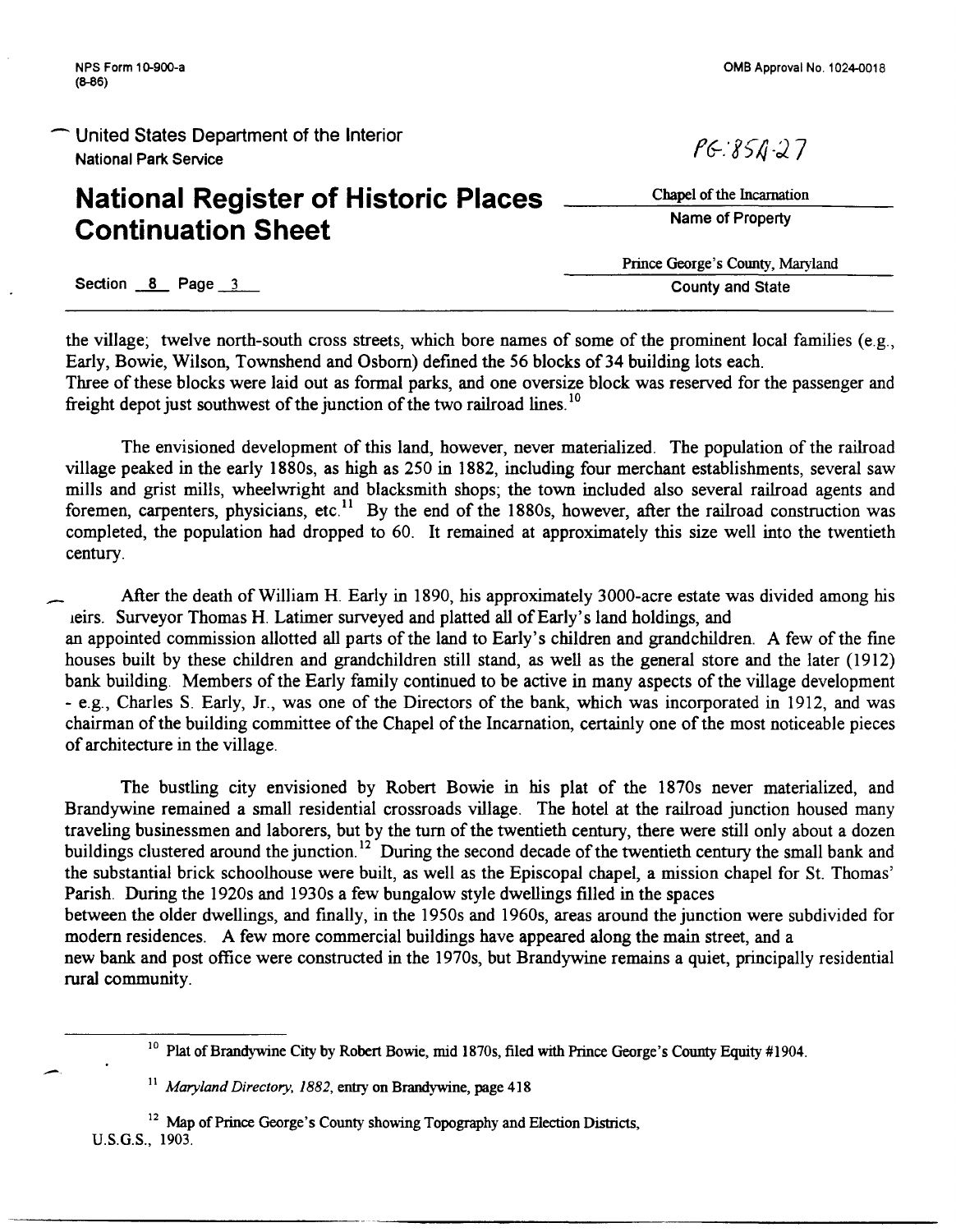# **National Register of Historic Places Continuation Sheet**

 $PG: 856 - 27$ 

Chapel of the Incarnation Name of Property

Prince George's County, Maryland County and State

Section  $8$  Page 4

### PERIOD OF SIGNIFICANCE

The period of significance of the Chapel of the Incarnation extends from 1916 with the building of the chapel to 1950 and the beginning of the modem period.

### RESOURCE HISTORY

The Chapel of the Incarnation is a unique example in Prince George's County of Mission-style church architecture. Highlighted by a shaped parapet and bell-tower, and a surface which resembles adobe, it is a distinctive landmark in the village of Brandywine.

- The village of Brandywine came to prominence after the construction (1868-72) of the Baltimore and Potomac Railroad, Pope's Creek line, through southern Prince George's County. Within a few years, a connecting line, the Southern Maryland Railroad, was constructed, making Brandywine the commercial junction of these two railroad lines. Building lots were platted and replatted, and the population grew.<sup>13</sup>

At the beginning of the twentieth century, there was still no church in the village. Brandywine was within St. Thomas' Parish, but the main church, St. Thomas', was in Croom, six miles to the northeast. St. Thomas' itself had been built 1742-1745 as a chapel-of-ease for St. Paul's Parish, but had become its own Parish in 1850. At the beginning of the twentieth century, the nearest mission chapel (Church of the Atonement, built 1874) of St. Thomas' Parish was in Cheltenham, three miles to the north.

As early as 1913, an Episcopal Sunday School was meeting regularly in Brandywine. Several women of the Brandywine community were actively involved in setting up the Sunday school, an effort which subsequently led to the establishment of the chapel itself. Mary P. Early was the wife of James A. Early, one of the William H. Early's grandsons who operated a stable, saloon and warehouse in the village.

Rose Jeannette Smith was the wife of Julius K. Smith, local hotelier; Mrs. Smith was appointed attorney for the Brandywine Sunday School. Both of these women, as well as Margaret Baden and Eleanor Reeve, were instrumental in the establishment of the Chapel of the Incarnation.<sup>14</sup>

<sup>&</sup>lt;sup>13</sup> See Maryland Inventory form PG85A-32 (Brandywine Historic Community), and National Register Nomination PG85A-32-9 (William W. Early House).

<sup>14</sup> Prince George's County Deed #120:334; Federal Census for Prince George's County, 1900, 1910, 1920.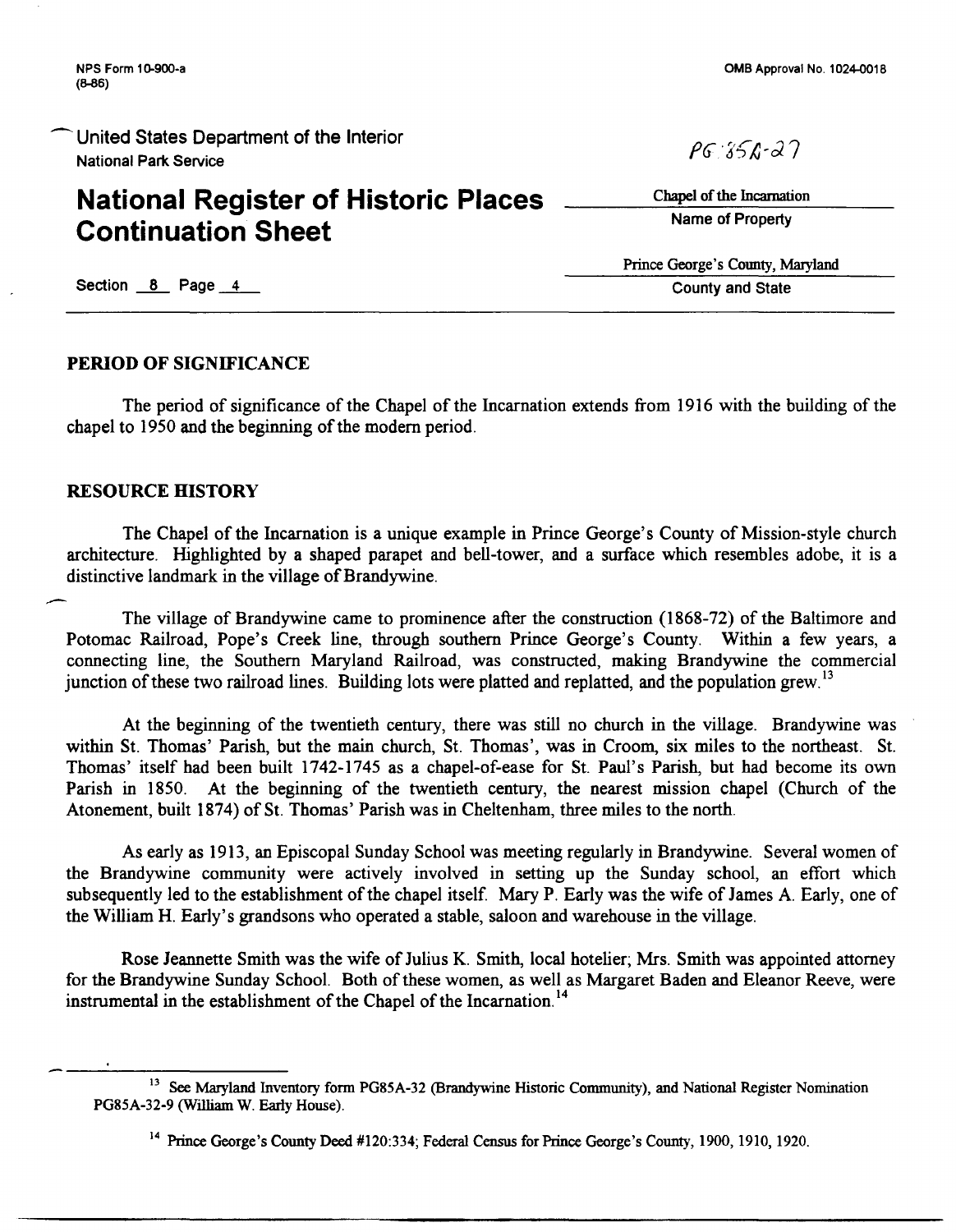OMB Approval No. 1024-0018

United States Department of the Interior National Park Service

## **National Register of Historic Places Continuation Sheet**

 $PG:356-27$ 

Chapel of the Incarnation Name of Property

Prince George's County, Maryland County and State

Section 8 Page 5

Herman Badenhoop, one of the founders of the Bank of Brandywine, had in 1910 acquired a parcel of land on the north side of the Brandywine road. Between 1913 and 1915, he deeded a total of one-third acre of this land to Mary P. Early, trustee of the Brandywine Sunday School.<sup>15</sup> There must have been significant local determination to have a mission chapel in the Brandywine community, because at a meeting at St. Thomas' in July 1915, the Vestry resolved to give "hearty support to the building of a chapel in the Parish at Brandywine."<sup>16</sup> A year later Herman Badenhoop and his wife, together with Mary P. Early, conveyed to the Vestry of St. Thomas' Parish the one-third acre of land on the north side of the Brandywine Road for the building of a mission chapel. Badenhoop joined in the deed for the purpose of "vesting good and sufficient title" to the land, and R. Jeannette Smith signed as attorney for the Brandywine Sunday School.<sup>17</sup> The Vestry mortgaged the land to the Bank of Brandywine, and the Bank loaned \$1200 to the Vestry. The mortgage instrument records that "Mary P. Early, R. Jeannette Smith, Margaret M. Baden and Eleanor Reeve executed and passed unto the said Bank of Brandywine their joint and several promissory notes for \$1200."<sup>18</sup>

A building committee was appointed consisting of Charles S. Early, Jr., as chairman, as well as Frank A. Robinson and Julius K. Smith, the local hotelier. A contract was drawn up with architect William J. Palmer of Washington, D.C., to build the chapel and parish hall according to already approved plans and specifications, for \$3000. In addition to the money loaned by the Bank of Brandywine, which held mortgage, money was borrowed from the Diocesan Church Building Fund in Washington, D.C. During the course of 1916, a series of local fund-raising events were sponsored by the church - oyster suppers, bazaars, "ice cream and parcel post" sales, etc.<sup>19</sup> The establishment of the chapel in Brandywine was supported not only by the Episcopal community, but by the brotherhood of Masons in the area.<sup>20</sup>

The cornerstone was laid, 27 September 1916, and the event was described in the *Prince George 's Enquirer* as follows:

15 Prince George's County Deeds #97:135, #109:390

- <sup>16</sup> St. Thomas' Vestry records, 1915 (M1202 microfilm, Maryland State Archives)
- <sup>17</sup> Prince George's County Deed #120:334
- <sup>18</sup> Prince George's County Mortgage #120:335
- 1916. <sup>19</sup> Prince George's Enquirer, 28 July, 4 August, and 1 December 1916; Vestry Minutes, St. Thomas' Parish, 30 July

<sup>20</sup> The close small-town atmosphere of this entire project is reflected in the fact that Charles S. Early, Jr., chair of the Church Building Committee, was also Vice-President of the Bank that held the mortgage; Julius K. Smith, witness to the mortgage, was also a member of the building committee; and Herman Badenhoop, who sold the property to the Church Sunday School and later to the Vestry, was the Notary Public who verified the mortgage agreement.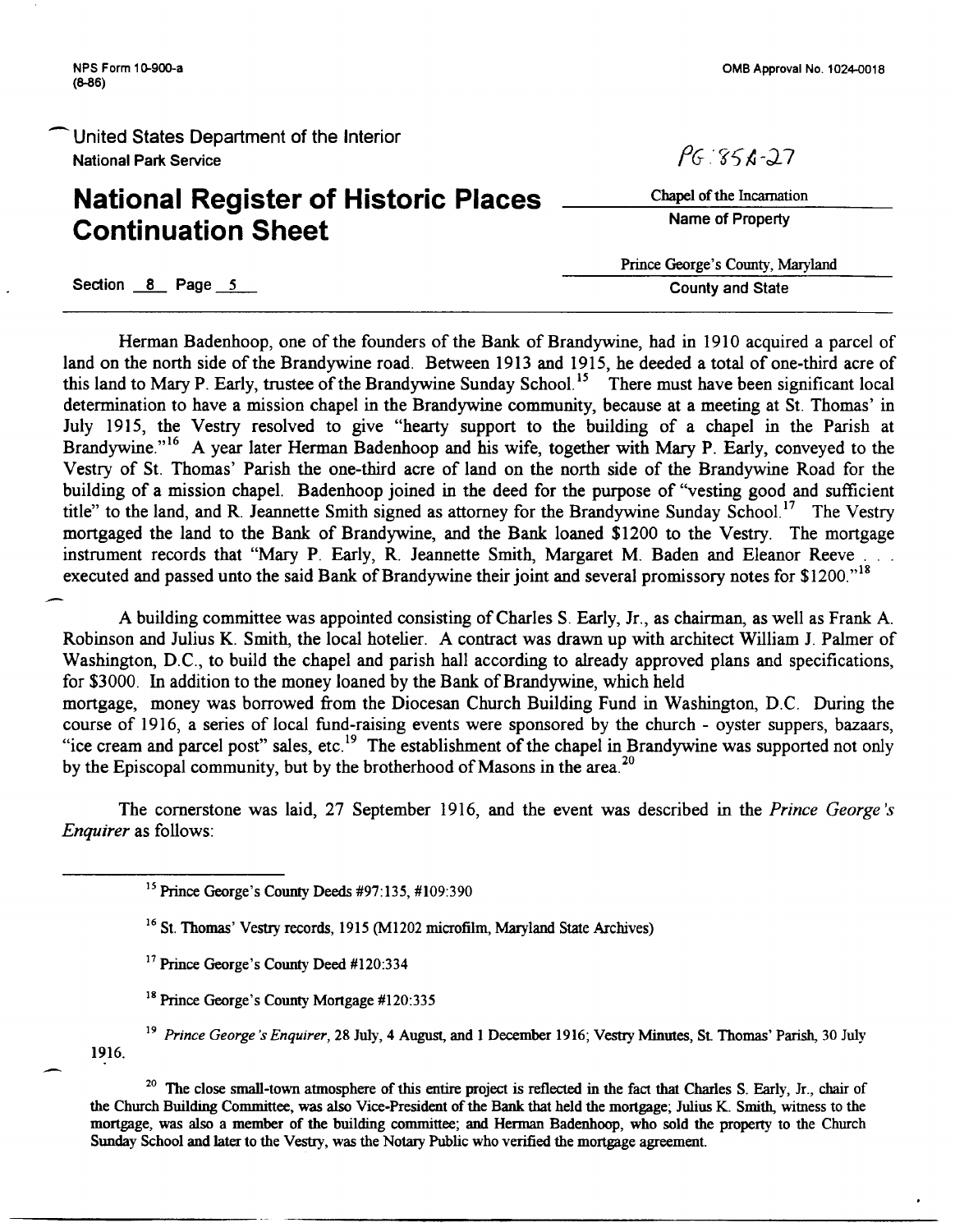NPS Form 10-900-a (8-86)

United States Department of the Interior National Park Service

### **National Register of Historic Places Continuation Sheet**

OMB Approval No. 1024-0018

 $PG: 851 - 27$ 

Chapel of the Incarnation Name of Property

Prince George's County, Maryland County and State

Section 8 Page 6

"The cornerstone of the Episcopal Church at Brandywine was laid on Wednesday with appropriate ceremonies by the Bishop of Washington, and by Centennial Lodge... There were a number of visiting clergy [and members of several Masonic Lodges] ... The Bishop made an address in which he laid stress on educating the youth of the country, declaring that upon the intelligence of the community depended its religious and material advancement. . . . The church when completed, will cost about \$4,000 and will be constructed of concrete tile. The main auditorium will seat  $150.^{21}$ 

The "main auditorium" refers to the Parish Hall, part of Palmer's original design. Construction of the chapel continued directly after the laying of the cornerstone, probably supervised by the architect. The first service may have been as early as Christmas of 1916, certainly before Easter 1917.<sup>22</sup> The finished chapel was a ine example of the Mission Style of architecture, highly unusual for this region. The choice of this style is as yet unexplained, although it is clear from Diocesan archives that Palmer's plans had been approved by Bishop Harding before the local building committee had a chance to consider them. Letters between Reverend Haupt (Rector of St. Thomas' Parish) and the Bishop indicate that William W. Early (railroad executive, cousin of the building committee chairman, and owner of the most handsome new house in the village) raised substantial objections to the plans. The building committee, however, approved Palmer's plans by majority vote in July 1916<sup>23</sup>

William James Palmer (1862-1925) was a lifelong resident of Washington, D.C. He practiced architecture in Washington and nearby communities at least from 1887 to 1916. His earliest designs seem to have been for semi-detached houses and row houses in Washington:

1887, 1400 15th Street, N.W. 1895, 1517 U Street, N.W. 1896, 1827 and 1829 Phelps Place, N.W. 1898, 435 and 437 Massachusetts Avenue, N.W.

He also designed churches in Washington, including the Dumbarton Street Methodist Church in Georgetown, Union Methodist Church and his own home church, the Fifth Baptist. Outside of Washington he designed, in

<sup>21</sup>*Prince George's Enquirer,* 29 September 1916

<sup>22</sup>*Prince George's Enquirer,* issues of September 1916 through April 1917

<sup>23</sup> Letter from Rev. William L. Haupt to Bishop Harding, 24 May 1916; St. Thomas' Vestry minutes, 30 July 1916. See also MillP PG#85A-32-9, the William W. Early House, listed in the National Register of Historic Places.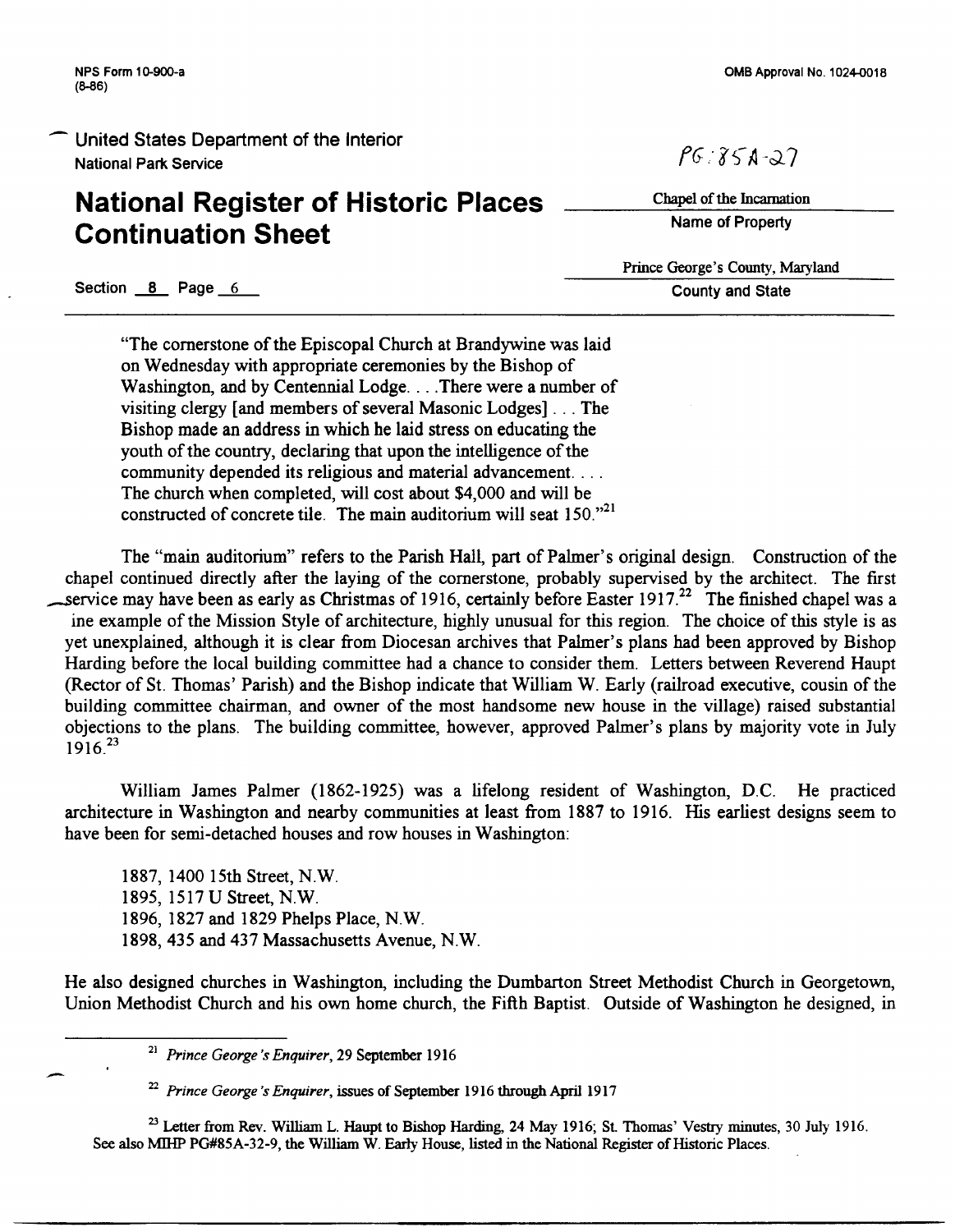# **National Register of Historic Places Continuation Sheet**

Section 8 Page 7

addition to the Brandywine chapel, the Park Heights Avenue Methodist Church in Baltimore, and the Frederick Methodist Church in Frederick, Maryland. In fact, the headline of his obituary in the Washington *Sunday Star*  labeled him "Church Architect."<sup>24</sup>

Palmer seemed inclined to regional revival types. One of his most outstanding designs is the attached residence at 2344 Massachusetts Avenue, N.W., dating from 1907. For this 3 1/2-story building, Palmer used brick and limestone to produce considerable surface variety, and surmounted the facade with ornately parapetted dormers, recalling Dutch and Flemish guild houses of the Renaissance.<sup>25</sup> Palmer created a somewhat simpler design for a townhouse in the same block (2360 Massachusetts Avenue); dating from 1911, this Classical Revival townhouse was the home of the Palmer family from 1911 to 1914.

Toward the end of his life, William J. Palmer served as architectural engineer for the U.S. Veterans Bureau. He died of a cerebral hemorrhage, 5 June 1925, at his home at 84 V Street, NW. He was buried in the amily plot at Congressional Cemetery.<sup>26</sup>

The Chapel of the Incarnation is a unique example in Prince George's County of Mission-Style church architecture; as such it embodies the distinctive characteristics of this type of architecture. With its poured-inform concrete structure and pebble-filled stucco surface, it also exhibits an unusual method of construction. Built as a mission chapel for the southernmost residents of the St. Thomas' Parish, the Chapel of the Incarnation played an important role in southern Prince George's County; it exemplifies the cultural, historical and religious heritage of the County in its rural village communities. Distinguished by its shaped Mission-Style parapet and bell-tower, and its setting on a prominent comer lot, it is an established and familiar visual feature of the Brandywine community.

### RESOURCE ANALYSIS

The Chapel of the Incarnation is a unique example in Prince George's County of Spanish Mission Style church architecture. Other Episcopal churches of this period in the County tend to reflect either Gothic Revival or English Tudor Revival style of ecclesiastical architecture. Examples of Gothic Revival include St. George's in Glenn Dale (1892), and St. James in Bowie (1906); and of English Tudor, Pinkney Memorial in Hyattsville (1915), now destroyed, and St. Mary's in Aquasco  $(1920)^{27}$  Many of the Methodist churches of this period

<sup>25</sup> Washington, D.C., Building Permit #228 (with drawings), 19 July 1907, William J. Palmer, architect, for owner George W. W. Hanger, National Archives

- 26 Ibid.; Data sheet, William J. Palmer, Congressional Cemetery, Washington, D.C.
- <sup>27</sup> See MIHP Inventory forms PG#70-52-27, 71B-2-5, 68-10-29, and 87B-36-8b.

OMB Approval No. 1024-0018

 $P6.851-27$ 

Chapel of the Incarnation Name of Property

Prince George's County, Maryland County and State

<sup>24</sup> Washington *Sunday Star,* 7 June 1925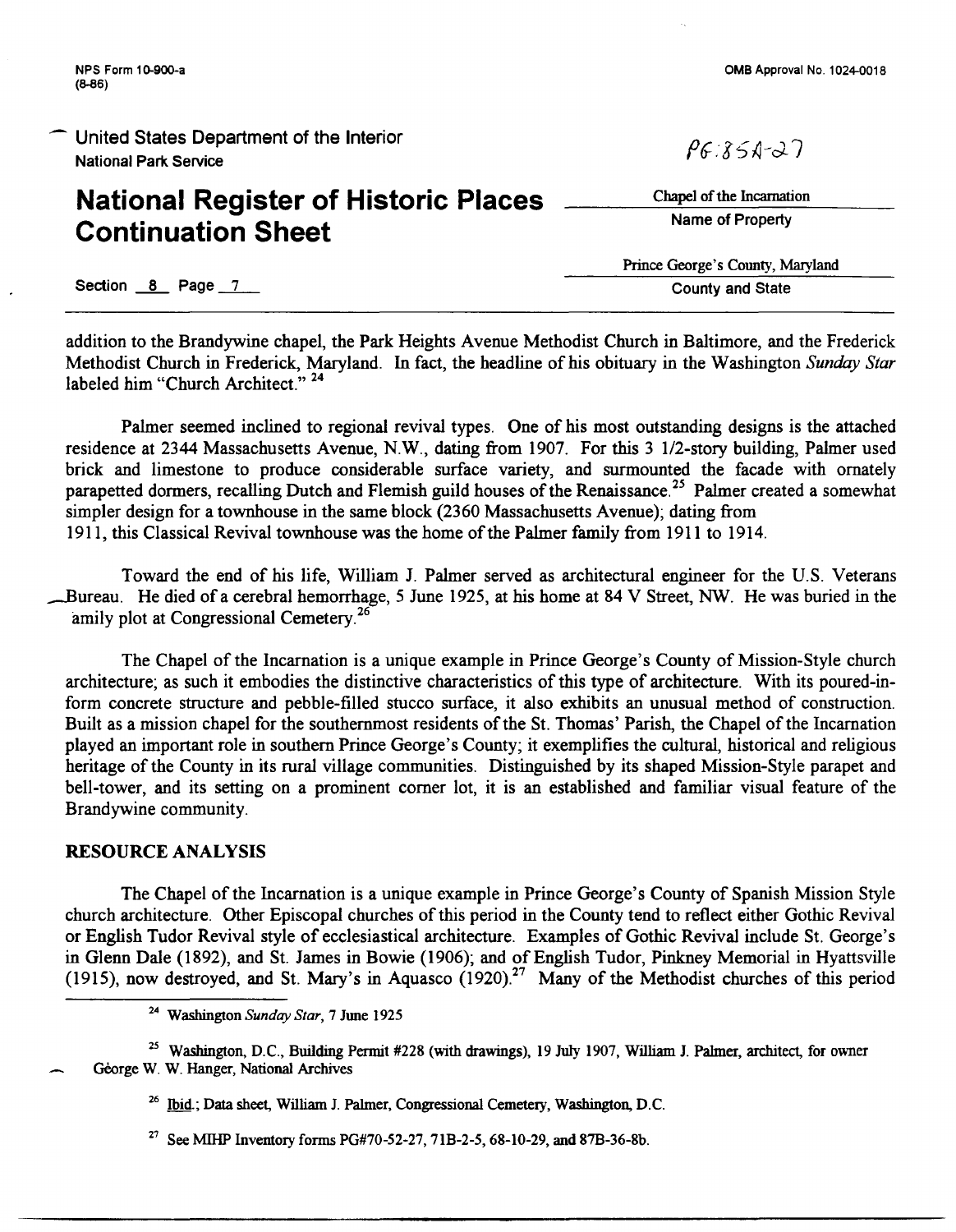# **National Register of Historic Places Continuation Sheet**

 $P6:858:27$ 

Chapel of the Incarnation Name of Property

Prince George's County, Maryland County and State

Section 8 Page 8

were of a modified Gothic Revival, such as Bells in Camp Springs (1910), Forest Grove in Centreville (1914), and Union in Upper Marlboro (1916).<sup>28</sup> Others, especially the African-American Methodist churches, were of the simple meetinghouse form, like St. Thomas in Baden (1911) and Ridgely (1921). 29 There is no other known example of Spanish Mission Style church architecture in Prince George's County.

As for the style chosen for the Brandywine chapel, the building committee and Architect Palmer were ahead of their time for rural Southern Maryland. The Spanish Mission Style houses which became so popular in early twentieth-century suburbs did not begin to appear in Prince George's County until the late 1920s. At that time, this type of small dwelling, with shaged parapets and stuccoed, adobe-like surfaces were being built in suburbs like Riverdale Park and Hyattsville.<sup>30</sup> Some were built by the owners from Sears Roebuck or similar plans, others by developers recognizing the popularity of such an economic model.

\_Examples of the Spanish Mission Style in residential buildings have not been found in Prince George's County iefore 1920, and there are no other known examples of the style in ecclesiastical buildings. The Chapel of the Incarnation is a unique example, and a very important one in the architectural and cultural history of Prince George's County.

30

*Riverdale Historical Survey,* 1991, M-NCPPC; *East Hyattsville Architectural Survey,* 1998, M-NCPPC.

<sup>&</sup>lt;sup>28</sup> See MIHP Inventory forms PG#76B-17, 77-1, and 79-19-20.

<sup>&</sup>lt;sup>29</sup> See MIHP Inventory forms PG#87A-10 and 72-5.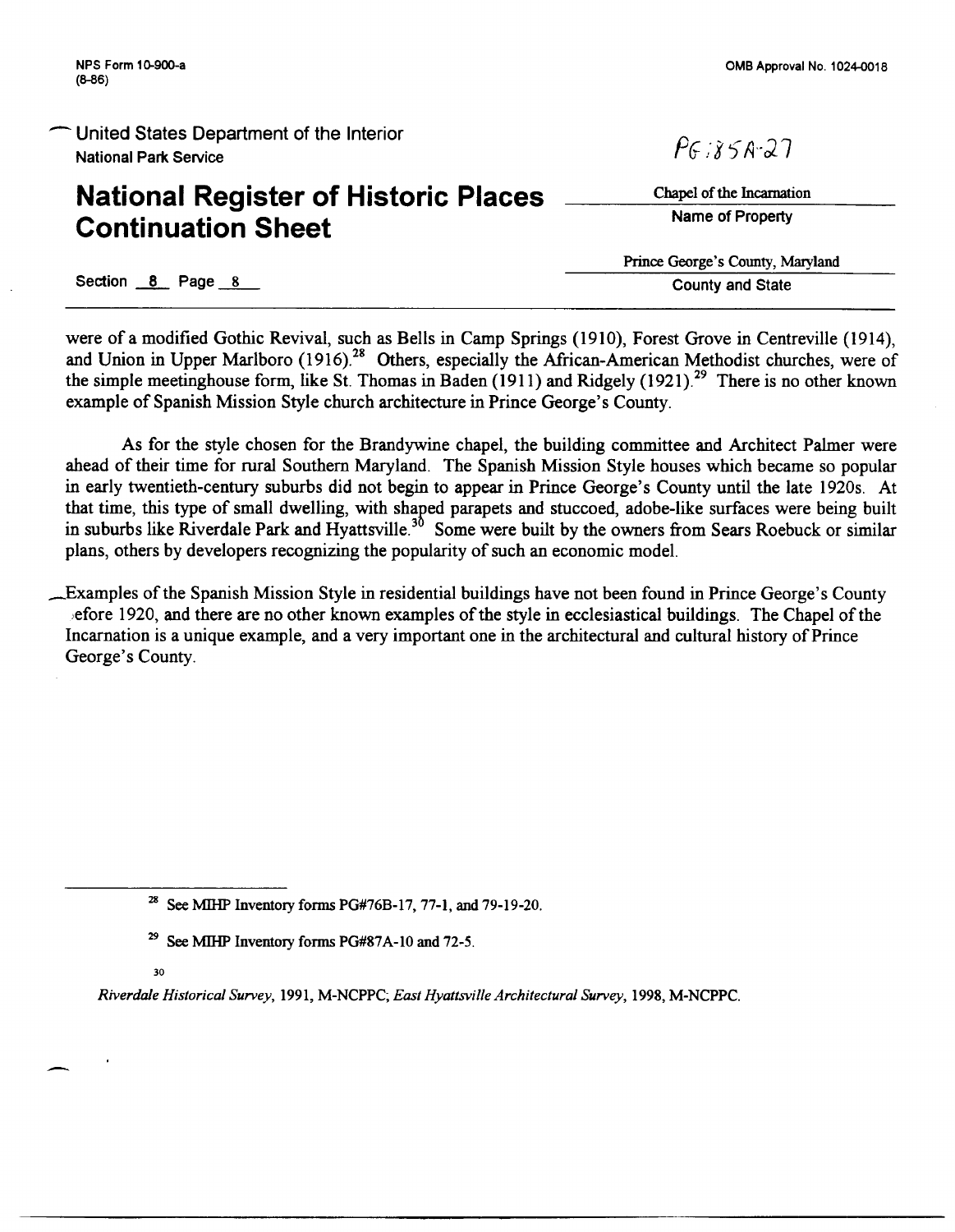NPS Form 10-900-a (8-86)

United States Department of the Interior National Park Service

## **National Register of Historic Places Continuation Sheet**

OMB Approval No. 1024-0018

Chapel of the Incarnation Name of Property

 $PG: 85k-27$ 

Prince George's County, Maryland County and State

Section 9, 10 Page 1

### 9. Major Bibliographical References:

See footnotes, Section 8

### 10. Geographical Data:

Verbal Boundary Description:

The nominated property is indicated as Parcel 218 on Prince George's County Tax Map 145.

Boundary Justification:

fhe nominated property, 0.33 acre, comprises the entire acreage historically associated with the resource.